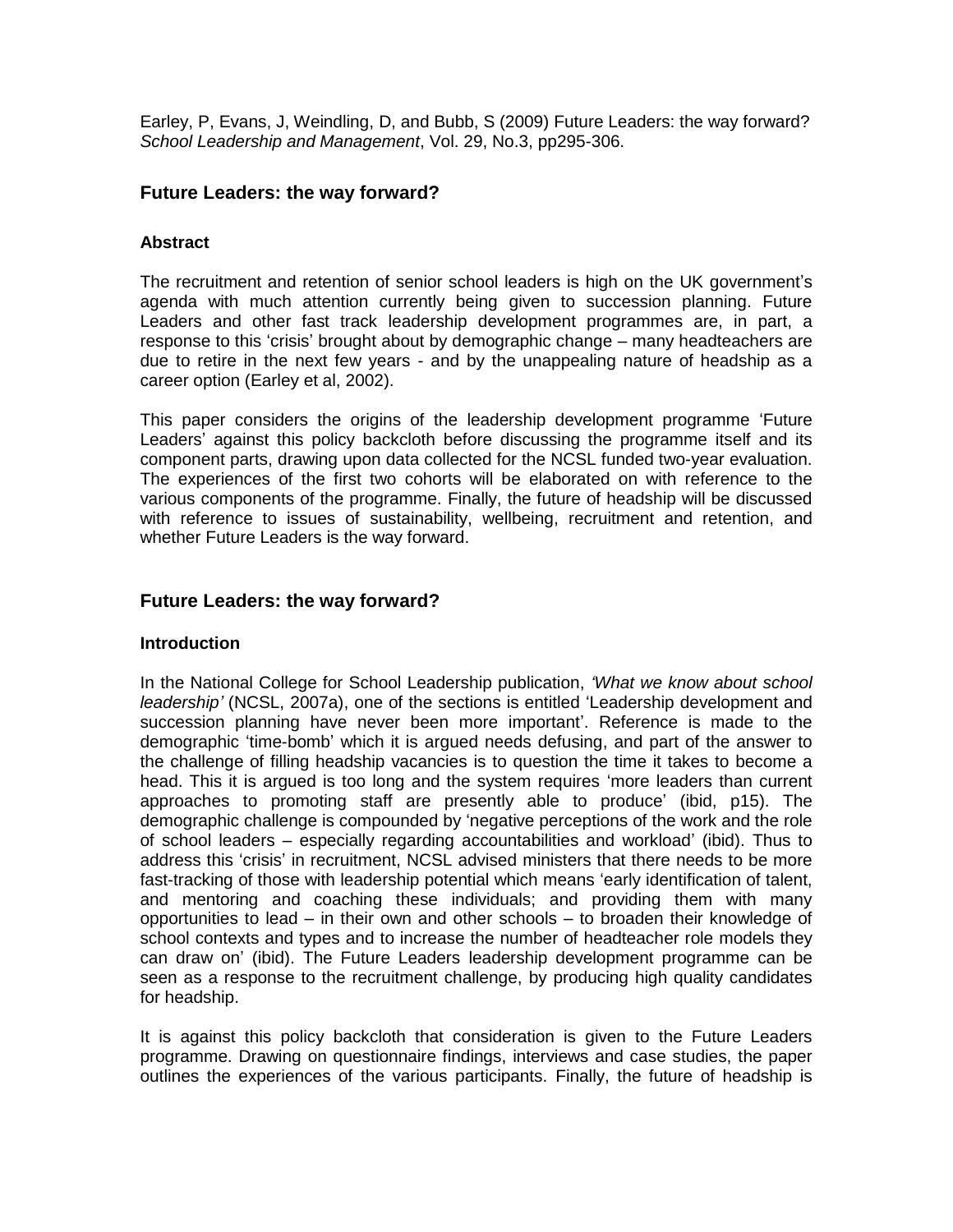discussed with reference to issues of sustainability, recruitment and retention and the question asked, is Future Leaders the way forward?

## **Background**

The Future Leaders programme aims to develop both practising teachers/middle leaders and high quality individuals currently not in the schools teaching system, who would like to become heads, deputy heads and assistant heads in urban schools. The programme was created due to the shortage of teachers taking on senior roles within schools, which is particularly acute in urban areas. It also aims to create a cadre of school leaders who commit their future careers to working in urban complex schools.

The scheme is managed by *Future Leaders* with support from the National College for School Leadership (NCSL), Absolute Return for Kids (ARK), the Department for Children, Schools and Families (DCSF) and the Specialist Schools and Academies Trust (SSAT). The idea is based on the 'New Leaders for New Schools' (NLNS) programme in New York. This is a US non-profit organisation, founded on [five core beliefs,](http://www.nlns.org/NLWeb/AboutUs.jsp) that selects and trains individuals, from within education, as well as former educators, to become urban school principals. It calls itself "a movement to transform urban schools nationally and locally" and has financial support from the Bill and Melinda Gates Foundation and the Broad Foundation. In 2001 NLNS began to train a cohort of 13 people in New York City and Chicago. Since then, the total number of New Leaders has grown to 427 school leaders in 2007. About one new city partnership has been formed each year – Oakland in 2002, Washington, D.C. in 2003, Memphis in 2004, Baltimore in 2005, Milwaukee in 2006, and both Prince George's County, Maryland and New Orleans in 2007.

In January 2006 a group from NCSL, ARK and SSAT visited New York for a five-day feasibility study. They saw how NLNS worked in New York and Maryland and visited several charter schools. On returning to London, individuals from NCSL, SSAT and ARK planned the Future Leader training programme, using the NLNS model as a starting point. The feasibility report was written and the group met government ministers in early March 2006. Full approval for the scheme was obtained in late March.

The objectives of the Future Leaders Programme are:

- To expand the pool from which headteachers can be found for urban complex schools
- Recruit from non-traditional sources
- Provide a model for culture change by changing attitudes to recruitment of senior staff in schools
- To offer a risk managed innovative approach
- To provide an alternative approach for teachers and those not currently in schools to gain a fast track to senior roles (headships) in a shorter time span.

The programme was offered in London with new cohorts starting in 2006 (20), 2007 (29), and in 2008 it was expanded to Manchester as well as the capital. By 2008 there were just over 100 people on the programme.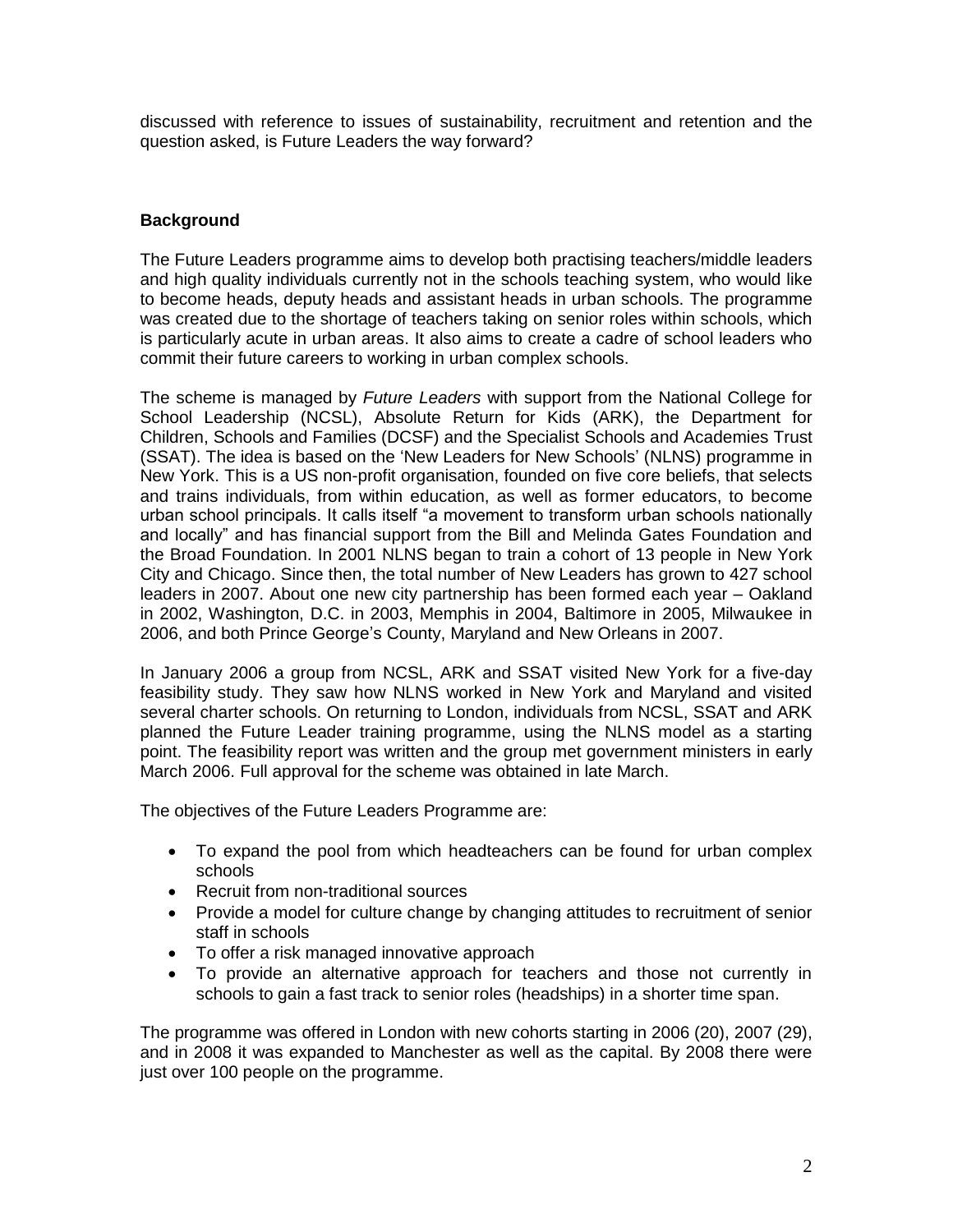# **The programme**

All those involved in the pilot had previously held a teaching position in schools and QTS was required to be part of this fast track leadership development programme. After selection and summer training at the NCSL in Nottingham, the participants undertake a one year full-time residential placement with a host school where the FL joined the senior leadership team. They were mentored by the school head and coached by one of four external coaches, all of whom had been successful heads. Towards the end of the first year, the participants applied for posts as deputy head or assistant head within a secondary school, which they would take up in their second year, during which time they would continue to receive support.

## **The evaluation**

A team from the Institute of Education and Create Consultants were commissioned by NCSL to evaluate the first two years of the pilot programme. In the first year the evaluation focused on:

The assessment process that identifies the participants

- i. How robust is the recruitment process?
- ii. Is it successful in identifying those participants who best meet the criteria for participation on the programme?
- iii. Does it prepare participants for the programme?

The FL programme

- iv. How far is the programme achieving its aims and objectives?
- v. To what extent is the programme meeting the needs of the participants?
- vi. To what extent do the participants feel prepared for Year Two of the programme?

The main focus of the second year of the evaluation was two-fold:

- i. to assess the impact of the programme as pilot participants (FL1) moved to senior leadership positions in secondary schools
- ii. to monitor the development of the programme with the second cohort of participants (FL2).

Four main phases of the programme can be identified:

- Phase 1: Recruitment, assessment and selection
- Phase 2: Training foundation and on-going
- Phase 3: Experience for a vear in the host school
- Phase 4: Employment as a senior leader

The evaluation looked at all the phases and included undertaking school visits to gather information about the FLs' experiences in the host schools. Methods for collecting data for the evaluation included a questionnaire survey, interviews (both face-to-face and telephone) of FLs and other key stakeholders, and attending/observing events.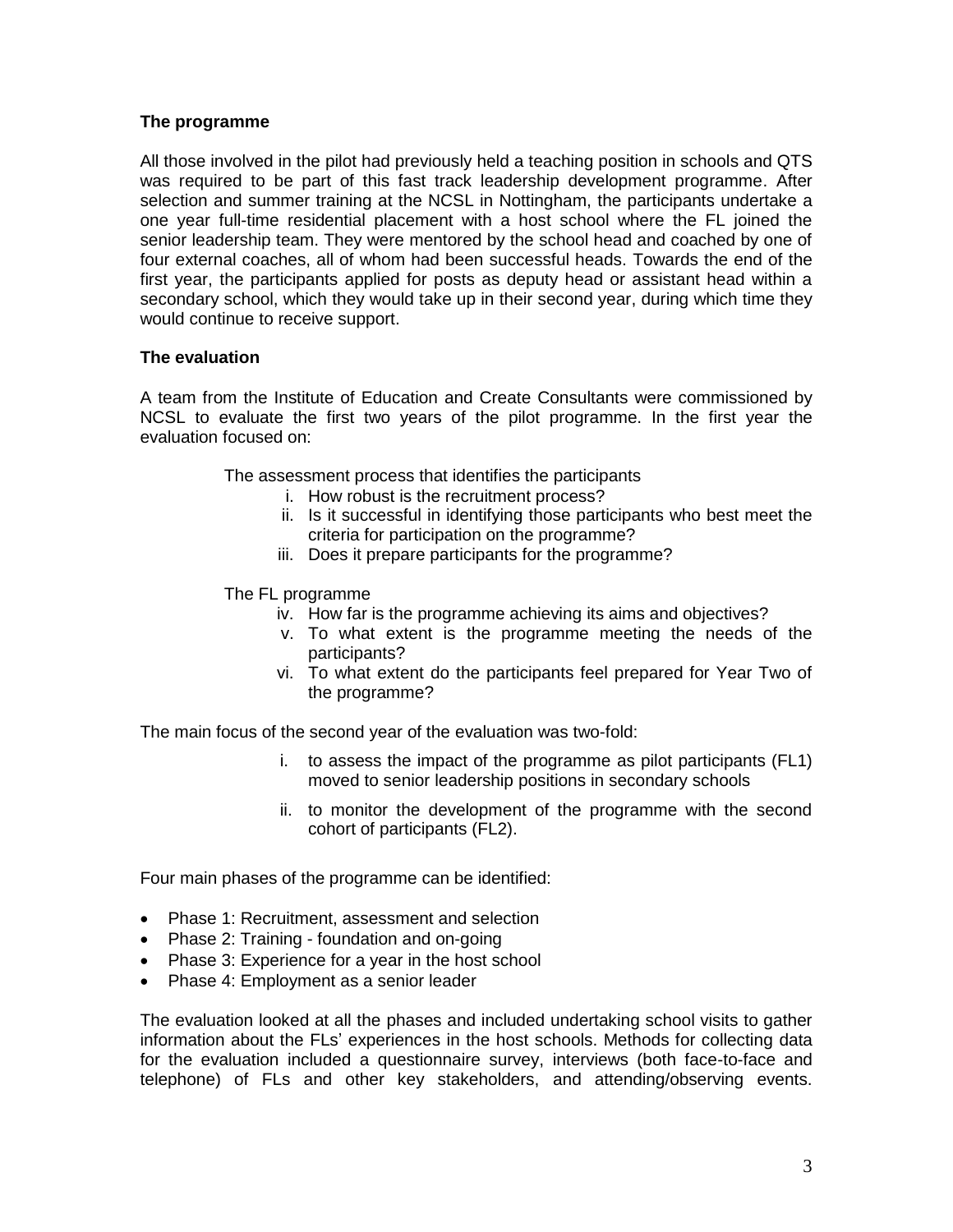Formative evaluation reports were provided to the project's Steering Group and the final report, covering the first two years, was delivered in October 2008.

Each of the phases of the programme is considered in turn with less attention given to phase 3 as this is examined in detail elsewhere in this special issue.

### **Phases of the programme**

#### *Phase 1: Recruitment, assessment and selection*

The initial cohort of 20 participants involved in the pilot were drawn from a pool of 190 potential candidates. The application and selection process was quite complex and included several stages - an application form, an essay question, online exercises (a picture story exercise and a personal values questionnaire), interviews and participation in an assessment centre. For the candidates who successfully completed the initial stages these were followed by an initial 'behavioural event' interview. The behavioural event interview got applicants to think about whether they really could be a leader in a complex urban school. Feedback was given on the interview and its usefulness as a preparation for the assessment day. During the assessment day which involved over 40 applicants, they were exposed to a variety of tasks and undertook a number of activities including role plays, case studies, a coaching video lesson and a reflective interview conducted by a London headteacher.

As part of the evaluation, questionnaire responses were received from 45% of the 190 applicants to the programme (a higher percentage was returned from those who were offered a place and a lower percentage from those who only reached the first stage of the assessment process). The main reasons given for applicants' initial attraction to Future Leaders were: the focus on urban challenging schools (60%); the fact that it was an 'innovative programme' (45%); 'the speed of getting to senior leadership' (37%); and the programme's 'strong mission and beliefs' (32%). The fact that it was London-based was an attraction for 26%, while 18% cited the opportunity to get back into teaching at a senior level as a reason for applying.

When asked what attracted them to urban education, a number of key themes emerged including the 'challenge' of working in these settings. Alongside the challenge there was also a strong commitment to social justice and equity and providing opportunities for disadvantaged children. Another strong theme was that they themselves had come from such a background and understood the importance of education as a way out of disadvantage. A further reason was a 'service' orientation – that is, that they felt a duty or sense of responsibility towards children in urban schools.

The majority of candidates were positive about all the aspects of the assessment day, although one or two who were not offered a place reacted against it. The one aspect that some candidates thought might enhance the selection process would be the opportunity to interact in some way with some 'real students', or to demonstrate their teaching ability. Perhaps not surprisingly, those who had gone through the whole process and had been selected tended to be the most positive about the organisation and value of it. Interestingly, half of all those who did not make the final selection said they would consider applying again.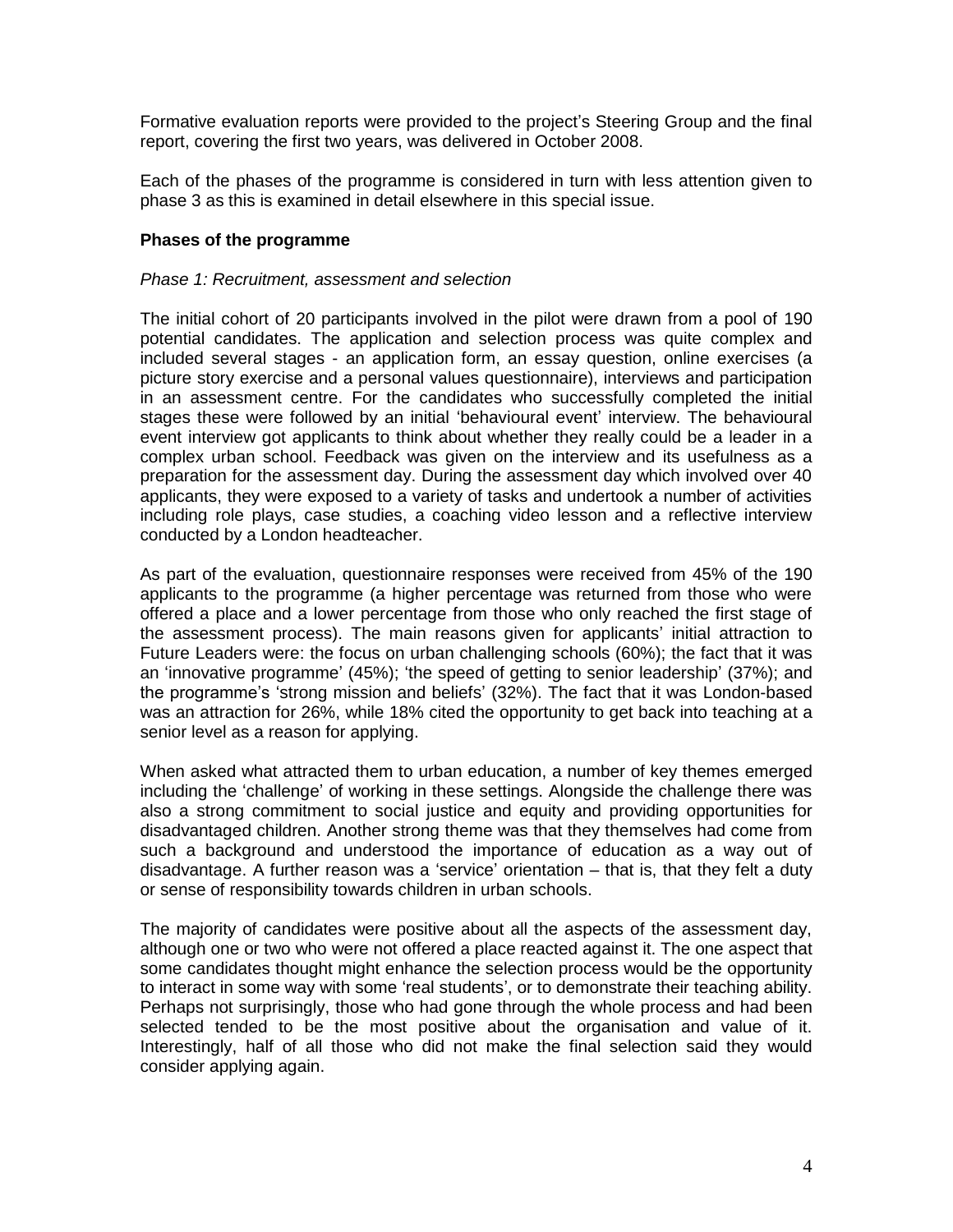The process of selecting candidates for the second cohort was changed in the light of feedback. In 2007, the selection process was streamlined and in future it will include the observation of the applicants teaching a lesson.

## *Phase 2: Foundation and on-going training*

The foundation training includes two weekend sessions in the summer term followed by a two-week residential in the summer holidays. Participants greatly enjoyed the intensity and pace. They described it as 'very impressive', 'refreshingly challenging' and 'inspirational and aspirational'. The training was very good for bonding the group together and working with the coaches. They particularly liked hearing headteachers talk about their experience of headship: 'So it wasn't theory, it was really happening in school'.

The training experience included a trip to schools in New York or Boston led by principals from NLNS, which the participants valued greatly. A person from the resident school, usually the head, also went on the trip and participants greatly valued the time for discussion. However, a few of the heads were less impressed than the FLs with what they saw in the schools.

The training continued with weekly afternoon sessions, which were generally deemed to be of high quality and brought people together. However, some participants found them hard to attend because of the demands of their role in school.

## *Phase 3: Experience in the host school (Residency)*

The initial experience of the FLs in their resident schools was generally perceived to have been good ('very welcoming', 'very positive') and shaped by the headteacher and the school's culture. Two FLs used the phrase 'hit the ground running' to explain their initial experiences (one stated that because of the training received she was able to do this successfully) and another noted that the first days were awful as she felt completely out of her 'comfort zone'.

Nomenclature was important too and FLs were introduced as Associate Heads, Associate Deputies, Trainee Deputies or Assistant Heads. FL had suggested that they were referred to as Associate Deputy Heads but clearly schools had their own preferences.

The reactions from senior staff to the FLs was very positive with comments like 'brilliant', 'fantastic', 'very welcoming and supportive' quite common. Where there was any qualification it was usually with reference to a single SLT member whose reaction had been problematic. Three FL cited such difficulties where the deputy saw the FL 'as a challenge' or was 'less accepting' but in most cases this had been resolved once the FL had demonstrated their worth. One spoke of an age divide that had been reflected in the team's reaction to her arrival.

*The reaction of the senior staff has been funny. The deputies, all older and more experienced, have taken me under their wing but not in a patronising way – so they've reacted very well, they've been encouraging and kind. I share an office with one of them. The Assistant Heads are all younger (early 30s), they're very career minded and have worked for (the head) for many years – most came with*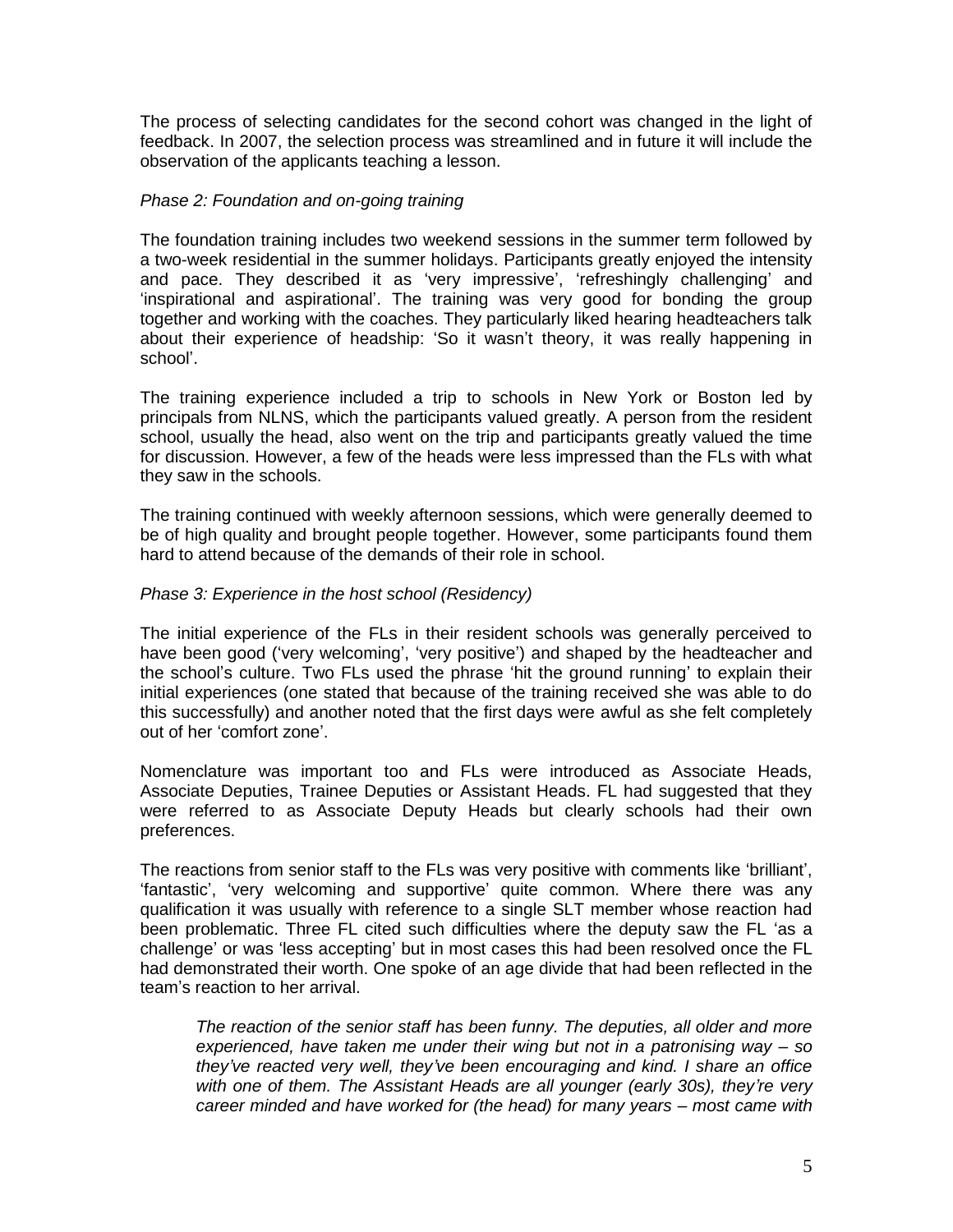*him from his previous school in (name of LA). I sense a little bit more hostility from them – 'who does she think she is, and so on!* 

Perhaps this comment sums up the situation best:

*It's been fine. I thought it might be more difficult than it has been but they've all accepted me so no problem at all.* 

Reactions from staff, like their senior colleagues, had generally been positive and very welcoming. In one case there was a degree of wariness from a head of department (in the same subject area as the FL) but this had been resolved. FLs spoke of how well the head had prepared the ground and how they (the FLs) had been very careful to act professionally and prove their worth. For example, there was a fight in the playground, which the FL and the deputy had dealt with. Later, staff told the FL that they had been watching her and were impressed with how she had followed it up. Credibility was also earned with staff through good classroom practices.

A central part of the residency was the mentoring provided by the head. Each participant as part of their support during their period in the host school, had an external coach and mentoring from the head. Headteachers were expected to meet with the FLs on a regular basis but this was not always happening. How useful the sessions with the head were, proved to be varied. Nearly half of the FLs used positive phrases like very useful ('it makes all the difference') or 'it's essential' or 'it's been incredibly constructive' but for one the jury was still out ('call me back in the year!'). Clearly the role of the headteacher is crucially important and will affect the success of the scheme. A challenge for the FL scheme is to increase the stock of 'good' placement schools.

Each participant was also assigned to a coach, who was independent of the school and who had been a headteacher. For cohorts one and two there were four coaches working with the participants. The coach was the key link between the skills taught in the Foundation courses and the integration of these skills into practice by the residents. The coach supported their personal and professional development and gave feedback on the FL's progress. Coaches regularly visited the participants in their schools and generally had a one-to-one session with them. They also talked to the heads about the FL's performance and whether there were any issues which needed to be addressed. Overall, the coaches were seen very positively by the participants and had given useful feedback and support during their entry into school and in their ongoing involvement with their schools. Participants appreciated the availability of someone with headship experience to talk things through with and bounce ideas off. During the second year participants while they valued the support they wanted more 'pressure' from the coaches.

The second cohort of FLs have also had structured support from a deputy acting in the role of 'professional tutor' (PT). This has been very successful in about a third of cases. However, problems centred around the professional tutor not having time or the inclination to do the role, not having the skills or not understanding what was needed. In some cases the FLs met rarely with their PT, did not receive any professional tutoring or have anything other than line management meetings.

When asked how well they thought they had done in school the majority of FLs were positive about their achievements (e.g. 'good feedback so far', 'glowing praise from the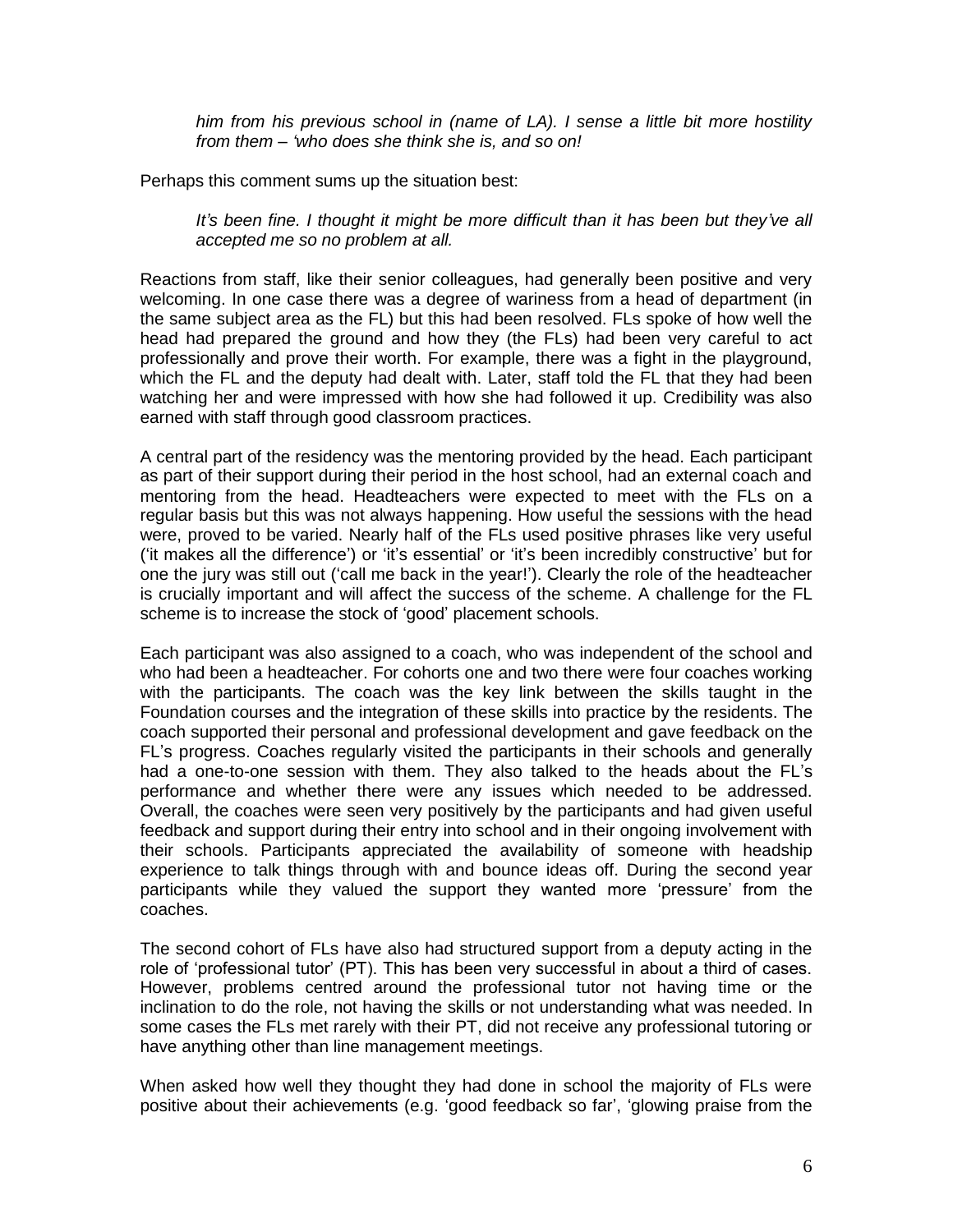head') but several included caveats and qualifications (e.g. 'doing well but it's an easy place to do a good job', 'OK but just OK', 'hard to say – fine', 'so far so good').

When FLs were asked what had been the most difficult thing so far the answers were wide-ranging. In some cases they reflected the particular FL's circumstances (e.g. split site school, being a single parent, doing two jobs, lesson planning, heavy teaching load) but reference was also made to time management, workload/work-life balance, fitting into the school's ethos, dealing with staff, and the challenge of getting a job for next September. Also two FLs made reference to the difficulty of moving from a middle manager/leader role to one of senior leadership.

Most of the FLs had no doubts that they had become more effective leaders because of the programme and the vast majority said they had no regrets about joining the programme but some were anxious about getting a job after the placement. In this fasttrack programme FLs are required to give up their posts rather than be seconded from them as is the case with other schemes. Most of the participants said that FL was really exciting and they had no regrets on joining the scheme.

### *Phase 4: Employment as a senior leader*

Towards the end of their residency year the FLs apply for substantive posts as deputies or assistant heads. The destinations of the first cohort varied in terms of their postings, and this was even more evident for the second cohort. The post obtained had a huge influence on their future plans and expectations for reaching headship.

The table below compares the posts of the two groups:

| Post                          | Cohort 1 | Cohort 2 |
|-------------------------------|----------|----------|
| Permanent deputy headship     |          |          |
| Temporary deputy headship     |          |          |
| Permanent assistant headship  |          |          |
| Temporary assistant headship  |          |          |
| Extension of residency period |          |          |
| Other (e.g. consultancy)      |          |          |
| No post by September          |          |          |
| Totals                        |          | 29       |

*Destination posts of cohorts 1 and 2 at the end of their one-year residency*

The 13 people from cohort 1 in permanent deputy posts expected to gain a headship for 2009/10. Of the 29 members of the second cohort, just under one-half (14) obtained permanent posts. Of these, eight were at deputy head level and six at assistant head level. Four of those who secured substantive posts did so within their residency schools. In fact, over one-third (11) of cohort 2 continued working in their residency school in some capacity during the following school year.

On balance, it appears that in both cohorts there was a mix of ability and experience among those selected, which led to a broader range of outcomes than might be expected. Overall, people in cohort 2 were less successful in obtaining substantive posts following the residency, due to a number of factors. The coaches and some heads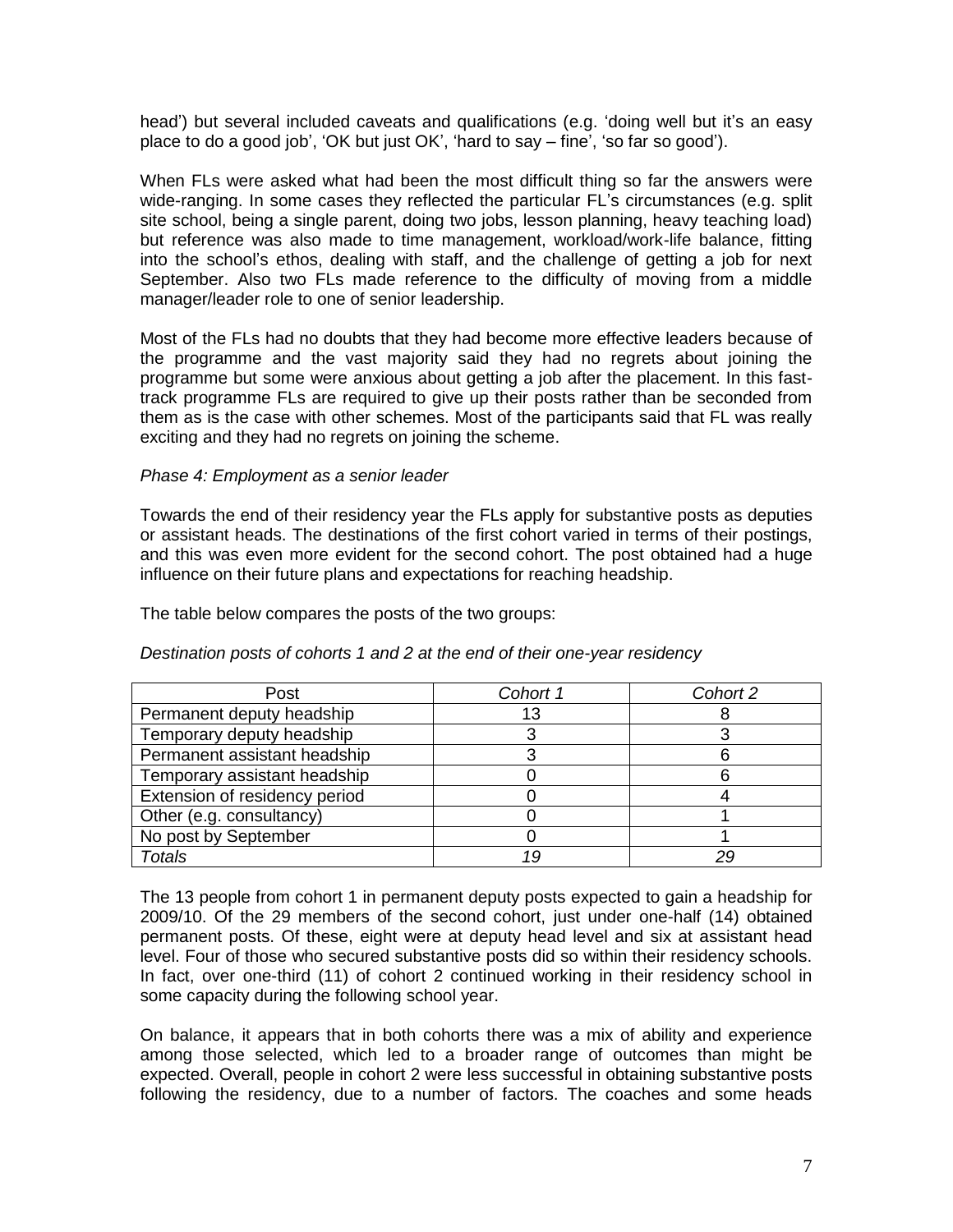expressed the view that the selection process for this group was not as robust as for the first cohort, and that this led to some unsuitable people being accepted onto the course. There were some older candidates who struggled to find suitable positions. Most, however, are expected to achieve headship eventually, if not within four years.

# *Perceived impact*

The FLs perceived their impact to be on a range of aspects of school activity such as behaviour, attendance, student voice, raising the attainment levels of teaching groups, sustaining the performance of departments, undertaking professional development with colleagues, analysis of exam data, and creating a thoughtful reflective approach among the staff. Nine of cohort 1 were said by the heads to have had 'high impact', five 'medium to high impact', two had 'some impact' and only one was seen as having 'no impact'. Both cohorts were asked what they perceived to be the factors that hindered the impact they were having in their schools. The following factors were noted:

- Not being given enough responsibility during the residency
- Distraction with job applications
- The managerial leadership style of the head who did not delegate or build capacity
- Schools not knowing what to do with the FL in terms of role and responsibility
- Not feeling fully accepted by the SLT or other teachers
- Allocated teaching in areas where they had no experience
- SLT who did not share the same vision/goals as the *Future Leaders* mission
- Lack of self-confidence.

There was common agreement across the various participants about the benefits of the programme which were seen as the training, the coaching, the networking and support from the other FLs, the vision of the programme, and the reflection and adaptation by the *Future Leaders* organisation. Residency school heads made positive reference to the external perspectives, different ways of working, extra capacity and the introduction of new ideas that the FLs brought into the schools. Some heads noted that the impact the FLs were having was in some cases considerable and they welcomed many of their attributes and abilities.

Whilst the first year of the pilot scheme was seen by all those involved as a considerable success, the responses to the second year were more mixed. The scheme depends for its success on a complex interplay of three major components: the residency school (and specifically the head and professional tutor); the FL themselves; and the support offered by the coaches and the *Future Leaders* organisation. In most cases during the first year of the pilot this worked very well. In the second year the evaluators found that the picture was patchier and that some FLs were not significantly benefiting from their placements.

## **The future of headship**

At the beginning of this paper reference was made to the now well known 'demographic time-bomb' and the future challenge to national education systems in England and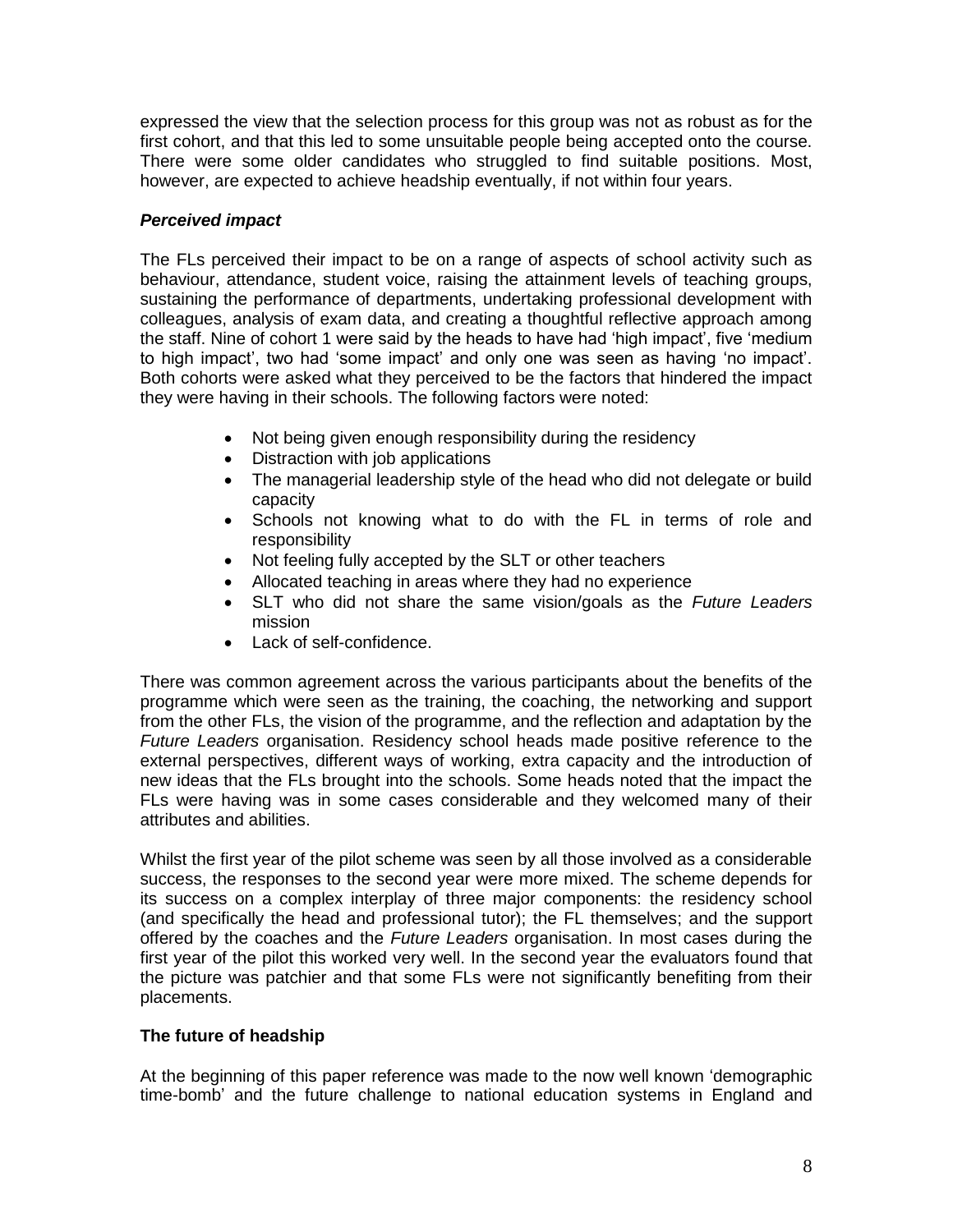elsewhere of filling headship vacancies. John Howson's 2007 report to the headteacher associations on senior staff vacancies found that 35% of primary, 19% of secondary and 33% of special school headships remained unfilled after the initial advertisement for the post (Howson, 2007). He notes that 'what was once a problem facing a small number of schools, mainly in the primary sector, is now one that can challenge almost any school, anywhere in the country' (p56). The report also notes that a significant proportion of headship vacancies (31% of primary and 40% of secondary) are being advertised because headteachers are retiring before the age of 60. Those heads retiring early will be doing so for a number of reasons but it is known that a number take early retirement because of ill-health (in 2007, 6% of primary and 2% of secondary). With the current shortage of applicants for headships – and Howson's survey notes that the average number for all heads was marginally higher in 2007 but lower for deputy head posts – can the system afford to 'lose' such large numbers of school leaders through voluntary early retirement?

It is partly for this reason that growing attention has been given to the welfare and wellbeing of school leaders (Earley, 2006). Are heads leaving their posts because of illhealth caused by excessive workload and stress or is it that the job has become less 'do-able' and that the satisfactions obtained earlier from 'the best job in education' are now missing? As John Dunford, the general secretary of one of the headteacher associations, has recently noted, 'school leadership is a rewarding job but government micro-management and increasingly job vulnerability are discouraging good candidates from taking on these roles' (cited in Slade, 2007). Are heads leaving their posts early for similar reasons or to take up the myriad opportunities now available to them as educational consultants, where they can earn equivalent salaries without the high stakes accountability pressures increasingly associated with headship (see Earley and Weindling, 2006)?

Why heads leave or remain in headship is an important but relatively unexplored area. The key question is why heads leave the job *before retirement* and Bottery (2006) found that most love the job and would only consider early retirement if they saw themselves as no longer having an impact, were no longer effective, or if they were too ill to continue. Yet as noted above, it is known nationally that up to 40% of heads retire or leave headship before they have to. Wellbeing, welfare and workload – the three Ws – are crucial. The NCSL has recently undertaken research into the working life of headteachers with the aim of gaining an understanding of the nature of the job, workload, work-life balance and wellbeing (Nightingale, 2007; NCSL, 2007b). The final report of the project, entitled *'A Life in the Day of a Headteacher'* identifies some of the practices and strategies that heads use to help them survive the many demands made on them.

As Fidler and Atton (2004) have argued, the future of headship must be one where the job is seen as more attractive and more manageable than currently it is. They suggest the following need consideration:

- 1. Better preparation before headship
- 2. Reducing the demands of the job
- 3. Support and development in the job
- 4. Recognition of the limited length of effective headship.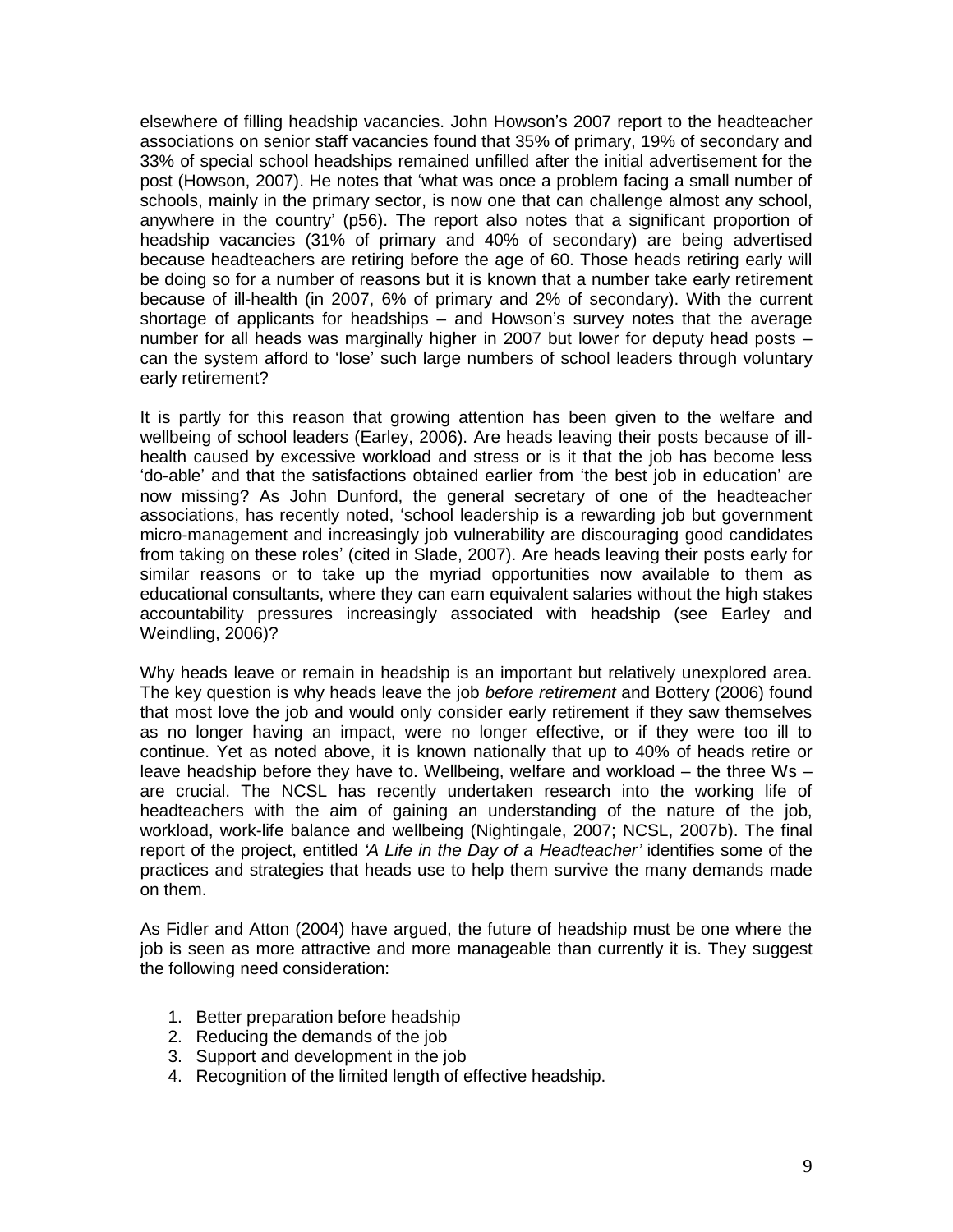The NCSL argue for the importance of succession planning and are questioning the time it takes for a teacher to become a headteacher (typically 20 years as the average age of new heads is 43, a figure that has not changed in over 25 years – see Earley and Weindling, 2004; Slade, 2007). The College also argues that the demographic challenge is compounded by negative perceptions of the work and role of school leaders. Their advice to ministers therefore included:

- the need for local solutions (and there are currently 12 'leadership succession' pilot projects running in schools and Local Authorities to develop the pools of leadership talent);
- a campaign to 'talk up' headship (since the overwhelming majority of heads are very positive about their work)
- giving opportunities for existing school leaders to gain self-confidence to do the job of headship; and
- more fast tracking for those with leadership potential (NCSL, 2007a).

In the future greater consideration will also need to be given to new models of headship such as co-leadership, executive and federated heads (NCSL, 2006; DfES/PwC, 2007). Distributed leadership is also seen as helping to reduce the load on the chief executive at the top of the organisational apex. So demanding is the role of the head today that they must surround themselves with good people; a move is needed from an emphasis on the individual headteacher to one of inter-dependence. However, distributed and shared leadership does not however prevent 'the stopping of the buck' remaining with the headteacher.

The development of school leaders and future heads through fast-track leadership schemes such as Future Leaders is likely to continue. Currently the Future Leaders programme has scaled up to a total of 100 participants, with three cohorts in London, one in Manchester and plans to involve the Black County in 2009. Also as other innovative programmes such as 'Teach First' and 'London Challenge' spread to other urban centres (Birmingham and Manchester) is the same likely to happen with Future Leaders? Obviously a lot will depend on the success of the scheme – and evidence from the evaluation is very positive – but also, crucially, support from politicians and political parties. Will Future Leaders change the mindset of the gatekeepers, such as the governors, so that they will be prepared to take the 'risk' of employing a non-traditional candidate? Will the future see a greater acceptance of different models of headship as well as different routes to the top job and different kinds of people filling them?

Headteachers of state schools in England no longer need QTS and there are a very small number of bursars and school business managers who now possess NPQH, the qualification for headship. How long before the first one becomes a headteacher? Indeed the publication of the PricewaterhouseCoopers' report on models of school leadership is probably best known for its suggestion that people other than teachers be permitted to take up headship posts (DfES/PwC, 2007). The future therefore looks positive for the FL scheme, an initiative it will be recalled that had its origins in the USA with New Leaders for New Schools. Some of the FL participants talk of belonging to or having signed up to 'the movement'; it appears as though the movement is beginning to take off.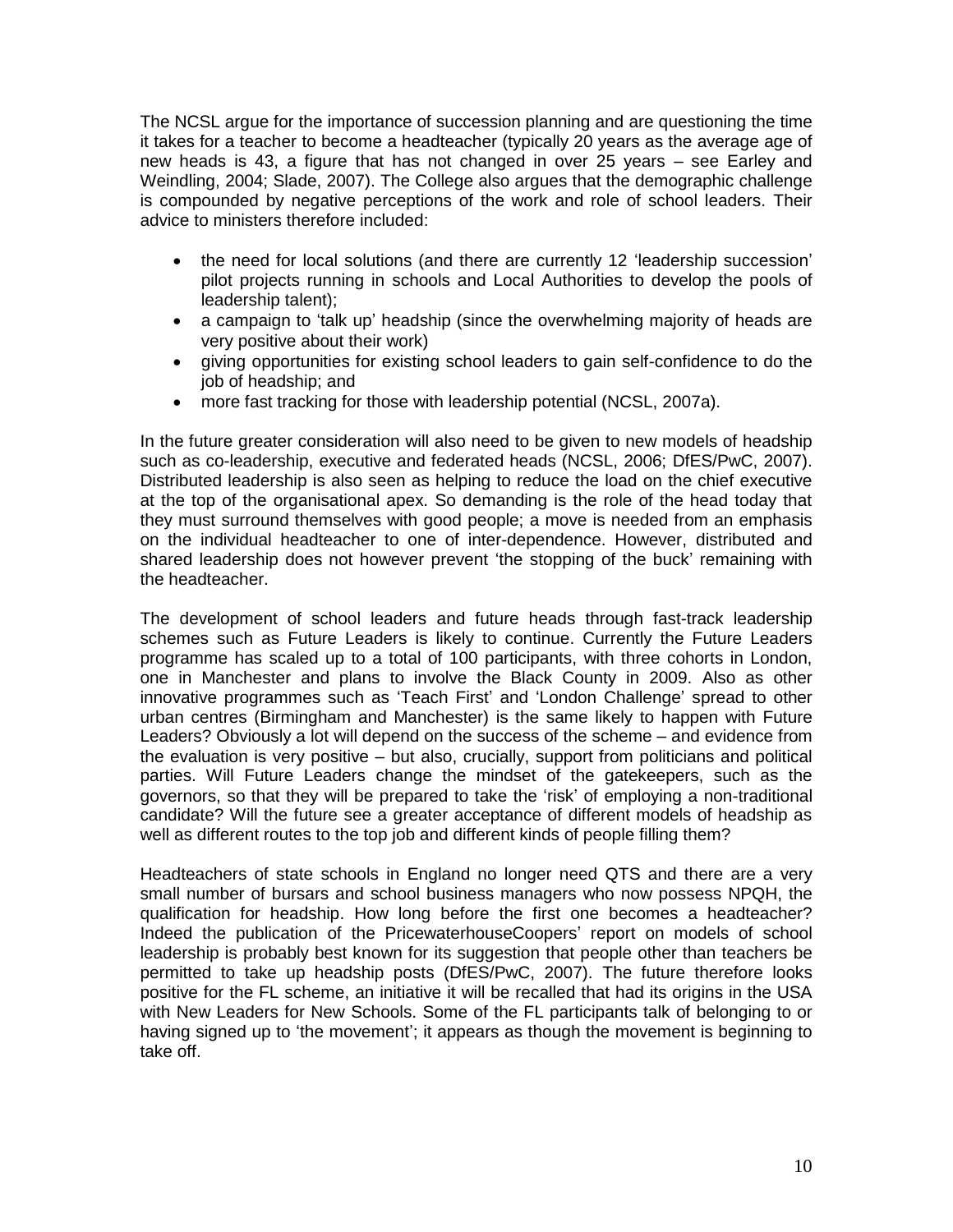### **References**

Bottery, M (2006) Leaders and contexts: comparing English and Hong Kong perceptions of Educational challenges, *International Studies in Educational Administration'* vol.36 no. 1, 2008, pp.56-71.

DfES/PriceWaterhouseCoopers (2007) *An Independent Study of School Leadership*, Nottingham, DfES.

Earley, P (2006) *Headship and beyond: The motivation and development of school leaders*, London: Institute of Education.

Earley, P (2007) The making (and breaking) of urban school leaders: The National College for School Leadership's 'fast-track' training and well-being programmes, Paper to be presented at annual BELMAS conference, 28-29 September 2007

Earley, P, Evans, J, Gold, A, Collarbone, P and Halpin, D (2002) *Establishing the Current State of School Leadership in England*, London: DfES.

Earley, P and Weindling, D (2004) *Understanding School Leadership,* London: PCP/Sage.

Earley, P and Weindling, D (2006) Consultant leaders: a new role for headteachers? *School Leadership and Management*, Vol. 26. No.1. pp37-53.

Fidler, B and Atton, T (2004), *The Headship Game: the challenges of contemporary school leadership*, Routledge Falmer: London.

Howson, J (2007) *The State of the Labour Market for Senior Staff in Schools in England and Wales.* Oxford: Education Data Surveys.

New Leaders for New Schools website:<http://www.nlns.org/>

National College for School Leadership (2006) *Executive Heads: Primary and Secondary Schools,* Nottingham: NCSL.

National College for School Leadership (2007a) *What we know about school leadership,* Nottingham: NCSL.

National College for School Leadership (2007b) *A Life in the Day of Headteachers,* Nottingham: NCSL. (Available on-line only)

Nightingale, J (2007) Routes forward, *LDR*, Number 25, pp18-21.